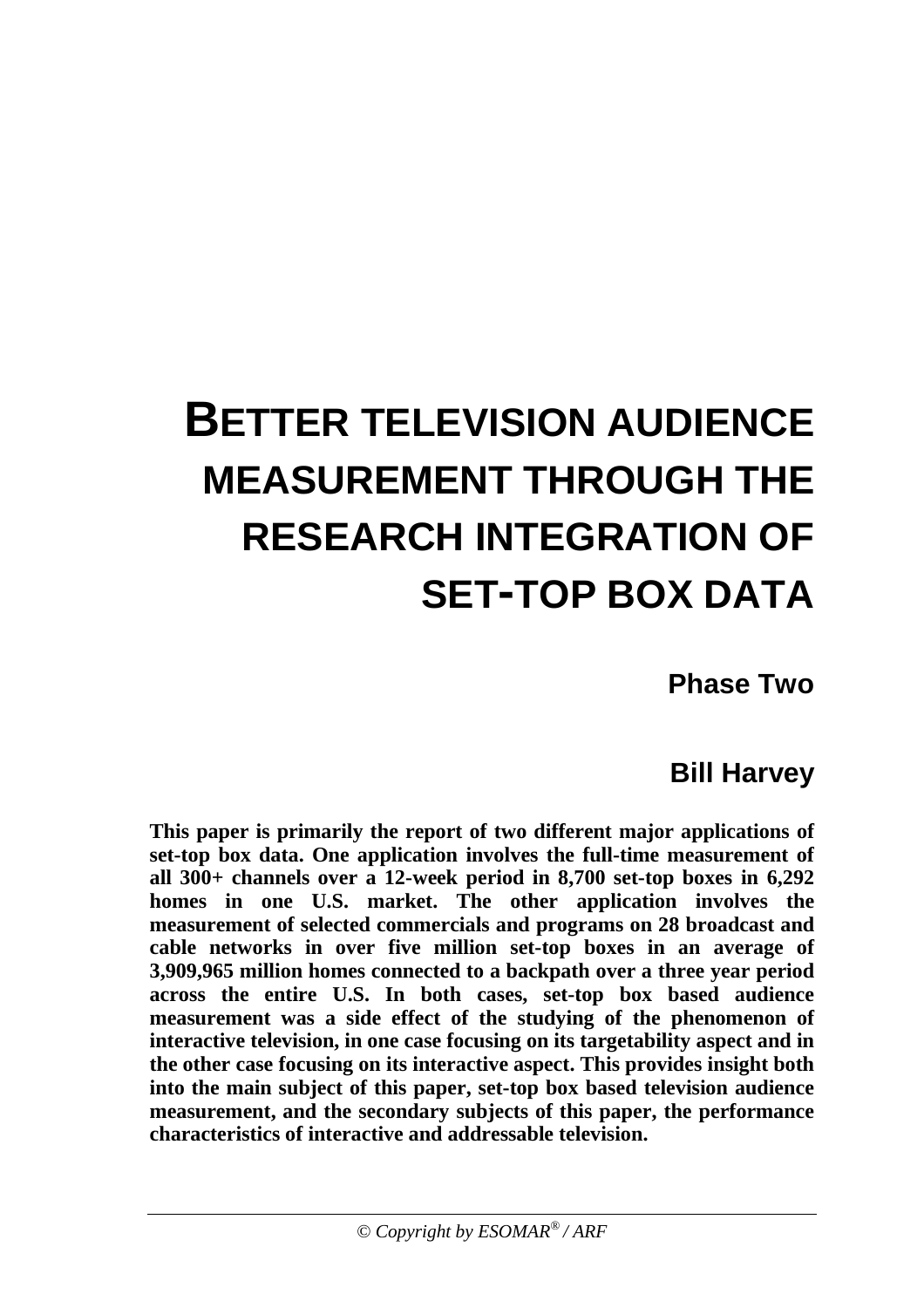#### **BACKGROUND**

In June 2002, the author, with co-authors of the previous paper in this series Tony Jarvis, Senior Vice President and Research Director, Grey/Mediacom and Executive Vice President, New Technologies Russ Booth, Grey/Mediacom, presented data to the 2002 session of WAM in support of using set-top box data to help improve television audience measurement, principally in terms of sample sizes for U.S. local market measurements.

That data had been collected from the first experiment in the world to attempt to turn set-top box data into useful media research across all channels. The data had been collected from about 500 homes in Atlanta in July - August 1997 by Next Century Media in conjunction with BellSouth, on behalf of ten top advertisers and their agencies. (Next Century Media is, incidentally, the research company the writer founded and ran prior to joining OpenTV to form OpenTV Research.)

One of the main conclusions of that study had been that the Homes Using Television (HUT) pattern by hour of day from the set-top boxes had closely replicated the pattern from the approximately 300 Nielsen metered homes in the market during the same months.

The argument of that first paper had been that through the use of modeling, it would be possible to integrate larger samples of set-top boxes with meter data in each of the currently metered markets (about 40 of the approximately 225 U.S. markets) so as to increase the reliability of the data, now based on about 300 homes per market, and with set-top box data likely to reflect over 100,000 homes per market in each of the top 40 markets.

In the remaining U.S. markets (about 185 of them) where diary data is the sole tool for regular television audience measurement, the existing problem is more than that of just sample size. The diary is an instrument that worked acceptably well during the period when the average home could receive fewer than a dozen channels and three of those channels commanded a 90% share of audience. Today the average U.S. home receives 120 channels (according to Nielsen), and the diary is hopelessly outclassed by the challenge of measuring that environment effectively. In these 185 or so smaller markets the promise of set-top box data is to regularly gather meter level data in such markets for the first time.

As an additional reason for use of set-top box data, the set-top box sample size in these smaller markets will be over 5,000 homes per market, about the same sample size per market as the single sample Nielsen uses to measure the entire national television audience.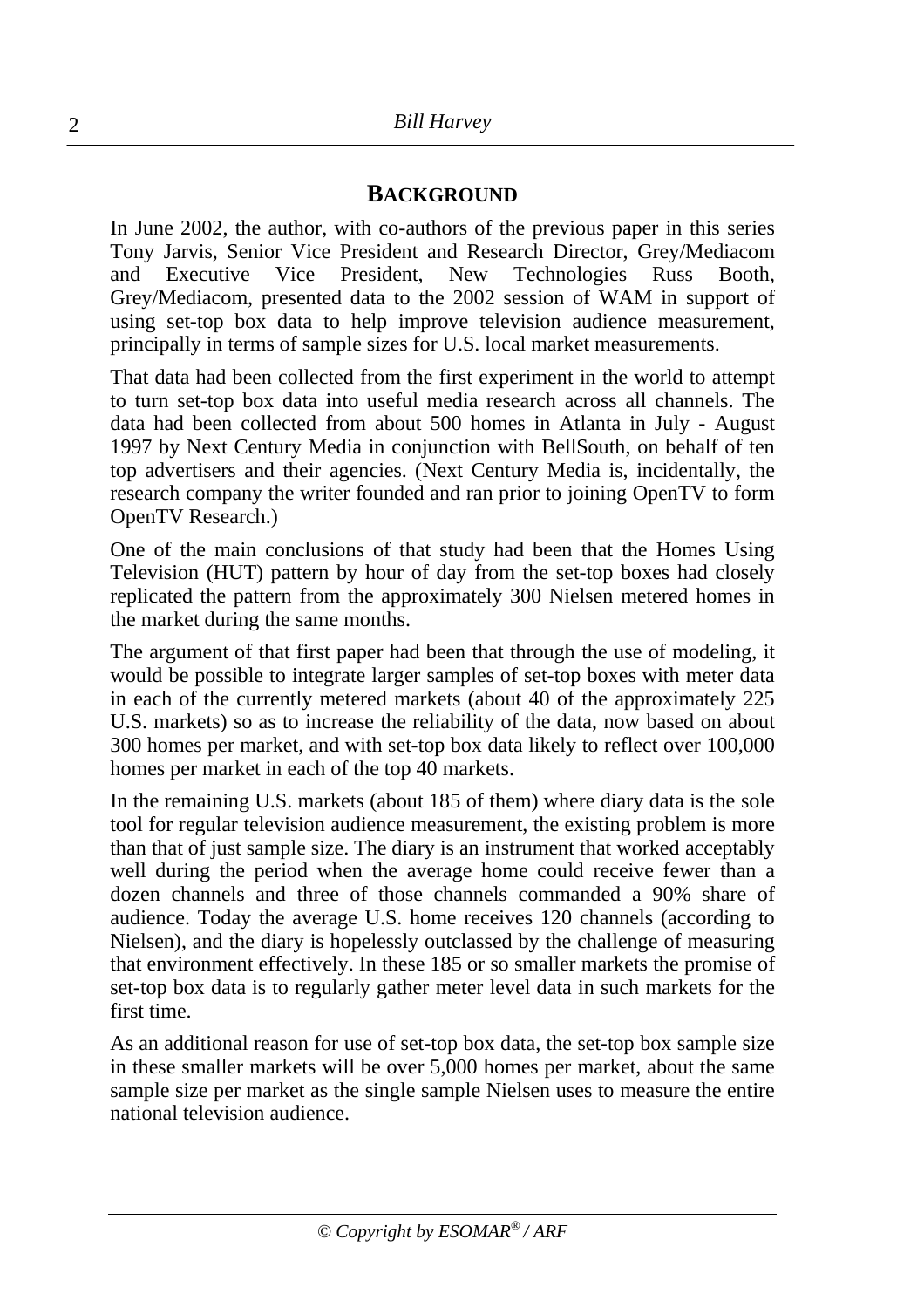The purpose of this second paper in a projected ongoing series is to report the results of additional more ambitious experiments and commercial applications in the use of set-top box data conducted by OpenTV Research.

OpenTV Research is the new arms-length division of OpenTV, the software supplier to much of the interactive television industry. OpenTV is currently deployed in over 40 million set-top boxes, of 35 different manufacturers, in over 90 countries. OpenTV Research, formed in July 2003, has the mission of collecting television audience data in those and all future boxes and turning it into useful research, operating independently as an impartial third party research company. OpenTV Research is also free to work with any competitors of its parent company OpenTV, thereby potentially enlarging the number of set-top boxes available for aggregation by OpenTV Research.

This paper is primarily the report of two different major applications of set-top box data. One application involves the full-time measurement of all 300+ channels over a 12-week period in 8,700 set-top boxes in 6,292 homes in one U.S. market. The other application involves the measurement of selected commercials and programs on 28 broadcast and cable networks in over five million set-top boxes in an average of 3,909,965 million homes connected to a backpath over a three year period across the entire U.S.

Both of these applications, although significant in their own right, were actually side effects of something else. In the one-market case, this was a test of addressable commercials, and the audience measurements were taken in order to a) enable the targeting of commercials to homes that were actually tuned to the channels used for delivery at the specific relevant moments in time; and b) measure the relative target audience delivery efficiencies of addressable versus non-addressable commercials.

In the national case, this was the former Wink interactive TV platform being used by advertisers and programmers to make commercials and programs interactive by means of graphic overlays superimposed over normal commercials and programs in the homes with enabled set-top boxes. (Wink is now part of OpenTV and its name has been changed to ProSync, short for program synchronous.) The audience measurements were used to measure the number and percentage of homes: a) exposed to the interactive overlays; b) interacting with those overlays; and c) in a subset of cases, taking the offers made in those overlays. These are known respectively as impressions, interactions, and takes.

In both cases, then, set-top box based audience measurement was a side effect of the studying of the phenomenon of interactive television, in one case focusing on its targetability aspect and in the other case focusing on its interactive aspect. Therefore as we go through the results we will be gaining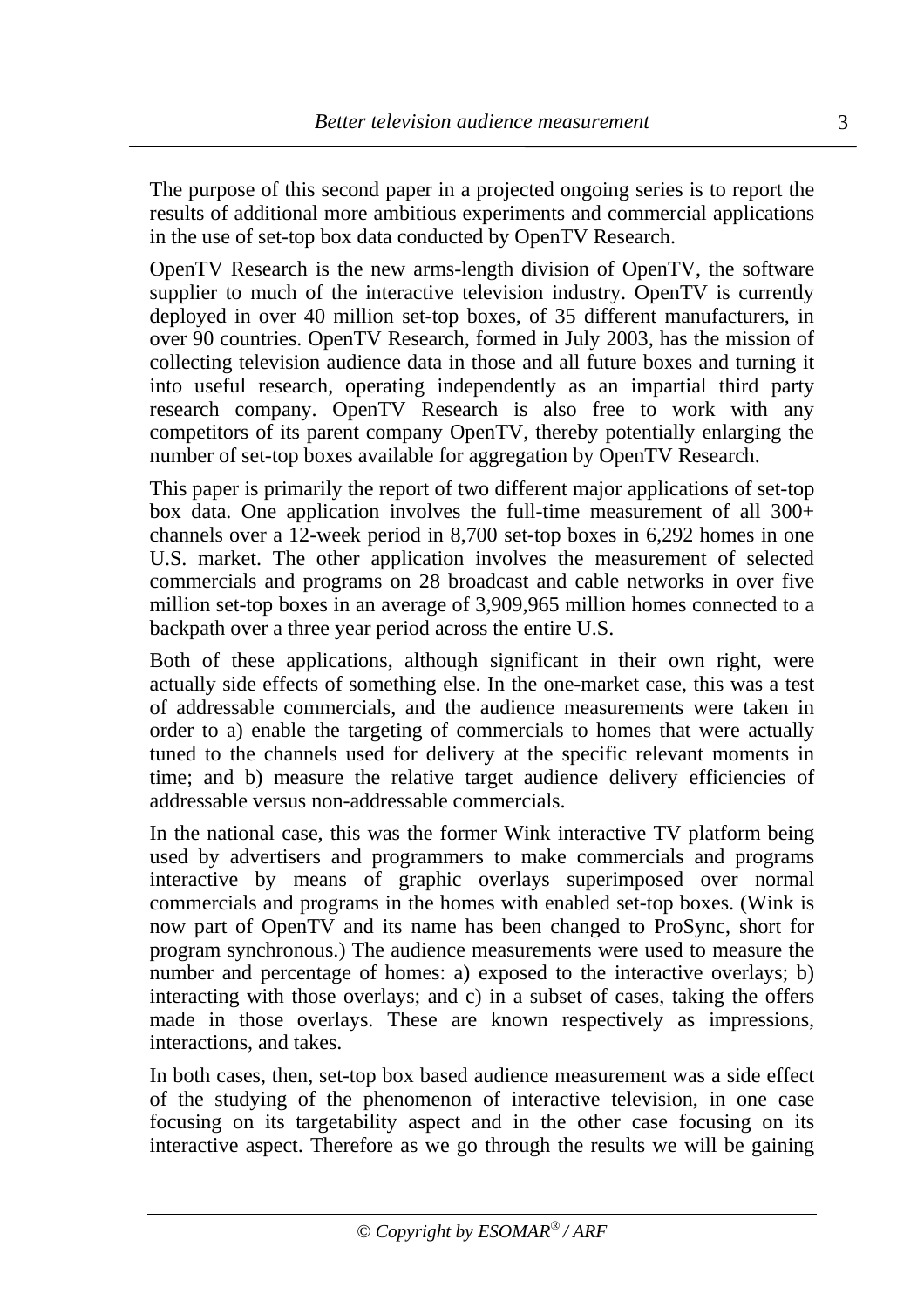insight both into the main subject of this paper, set-top box based television audience measurement, and the secondary subjects of this paper, the performance characteristics of interactive and addressable television.

As the industry moves forward in the use of set-top box based television audience measurement this concentration on studying interactive and addressable television will shrink to becoming only one subject worthy of study by means of these new measurements. To an ever-increasing extent these new set-top box measurements will gradually come to be used to measure all of television, including its non-interactive and non-addressable aspects.

We will in the balance of this paper cover in turn the one-market and the national cases, followed by a discussion of implications and the probable shape of things to come.

For the benefit of the sponsors of this research, identities of advertisers, programmers, and market shall be suppressed.

# **THE ONE-MARKET EXPERIMENT**

This study was executed in July-September 2003 in 8,700 set-top boxes in 6,292 homes in one of the top 20 markets in the United States. This is, of course, more than ten times the sample size of the initial landmark Atlanta experiment conducted by Next Century Media and BellSouth six years earlier and reported at WAM in 2002.

Other aspects of the new study which extend knowledge beyond the initial Atlanta study include:

- 1. Addressable commercials (addressable by individual household and set-top box) were actually delivered in this study for the first time in history. The audience measurements therefore are more granular than in the Atlanta study since the commercial audiences reported are for precisely defined fragments of a commercial's audience not for its total combined audience. This study proved that set-top box based audience measurements of addressable commercials are indeed practical. One might imagine how difficult it would be to measure the addressable commercial audience subsets using a meter panel.
- 2. Unlike the situation in Atlanta in 1997, today the average home has multiple set-top boxes and so netting out the household audience data from the multiple set-top boxes within many of the households adds a degree of sophistication not embodied in the Atlanta work.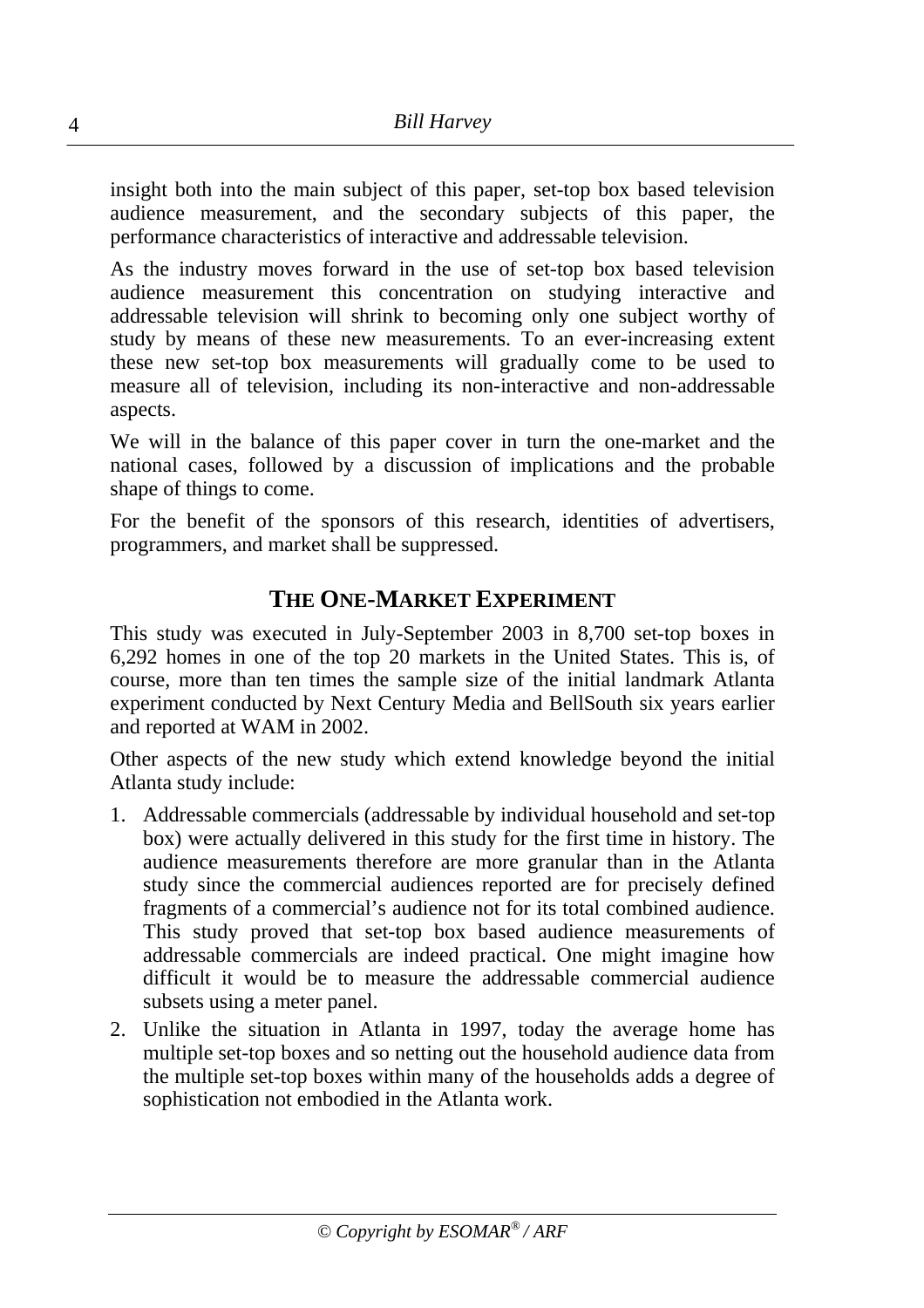#### **ADDRESSABLE COMMERCIAL FINDINGS**

One of the interesting and important findings of the study is that addressable commercials in fact perform as they had been hypothesized to perform, i.e. addressable commercials increase Target Reach and Target Rating Points (Opportunities To See, or OTS, among the target audience) at the same budget.

For the four advertisers aggregately testing fourteen differently-targeted creative executions, the average TRP was increased by the use of OpenTV SpotOn (OpenTV's addressable commercial system) +72%, while average four-week Target Reach was increased +44%. These latter results were achieved by splitting one brand's audience by different creative with different targets within the same 30 seconds of one channel's airtime. Using a multibrand approach, where each 30 seconds of one channel's airtime was split across multiple creative for multiple brands, these lifts were  $+140\%$  on TRP and +67% on average four-week Target Reach.

The reason that a multibrand approach results in larger increases of TRP and Target Reach is that the more brands involved, the less audience left over that is not in some spot's target audience.

Use of multibrand spot splitting has not yet been commercially practiced in television, whereas the multibrand approach has been used for years in the serving of ads on the Internet, where the approach was first introduced by DoubleClick and has now become the standard operating procedure. However, despite the aggressive claims originally made by Internet media sellers, the data available on the characteristics of the user tends to be extremely sparse in the Internet space except in the case of sites viewable only by registered users. Therefore the targeting of ads on the Internet is sophisticated in terms of use of the multibrand approach, however the documentable gains in Target Reach and TRP and/or clickthroughs or offer takers per dollar have not been readily forthcoming from the Internet space.

In sharp contrast, in television set-top box based audience measurement, it is possible for the cable or satellite operator to name/address match subscriber homes to thousands of lists used for direct mail purposes and sold by such companies as Experian, Acxiom, EMSi, and others, thereby appending demographic and buyergraphic details to each household's record. Virtually every household in the U.S. appears on these lists.

Returning to the economic implications of addressable commercials, the data cited above suggest that there is a considerable increase in cost efficiency for the buyer, on the order of  $+140\%$  (i.e. more than a doubling) of TRP, which again, in the terminology of many other countries, means OTS among the target audience.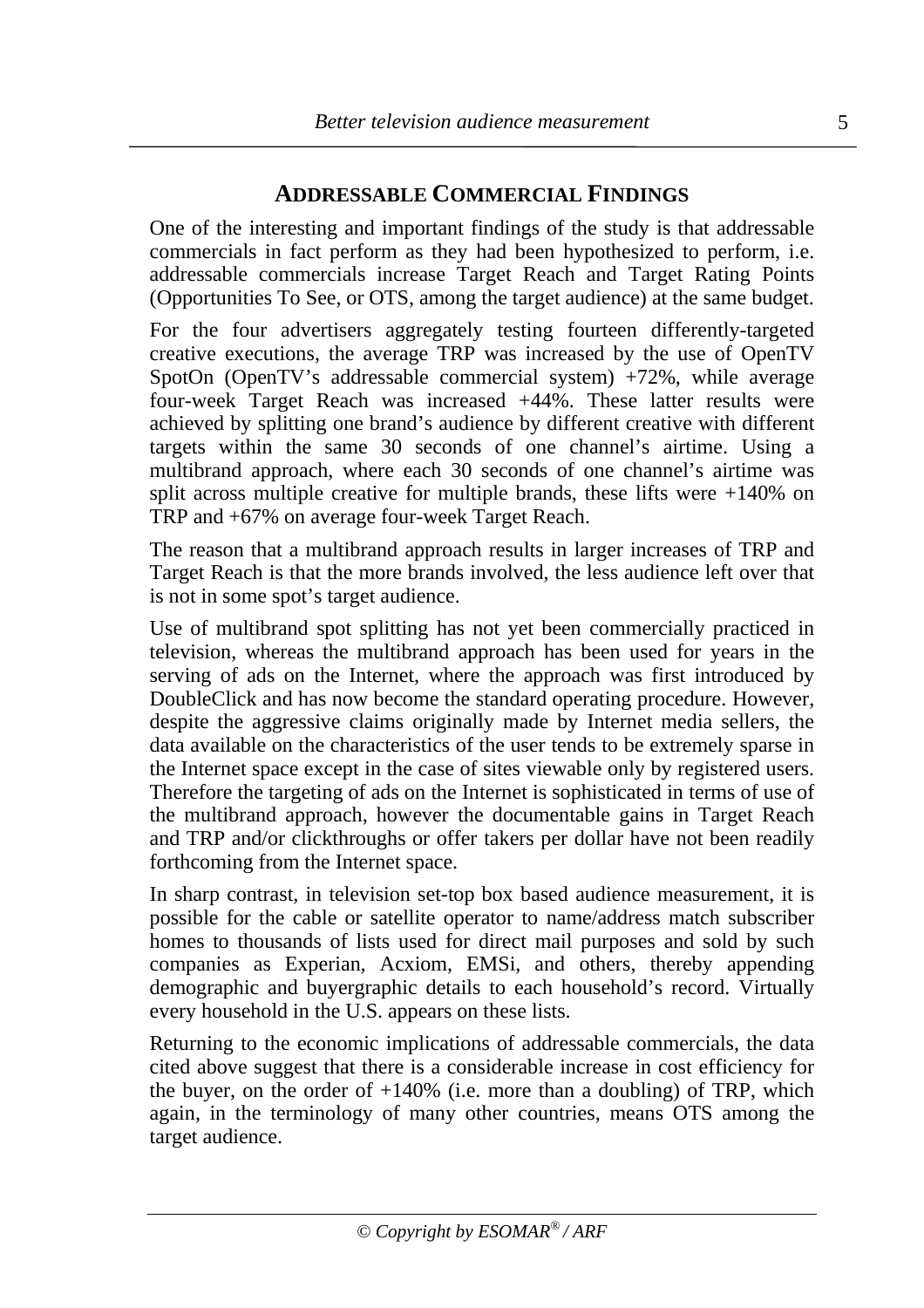In the real world, however, some of these increases will go to the seller and some will go to the buyer, e.g. a  $+140\%$  increase might wind up being a  $+70\%$ increase for the buyer in terms of TRP or OTS among Targets per dollar and a concurrent +70% increase in terms of revenue per spot for the seller.

Simulations conducted by Next Century Media on empirical data (Atlanta, also Scarborough Seattle) suggest that having more than four brands involved in such a process will cause even larger increases.

Further analyses by OpenTV Research suggest that the bandwidth required for a cable or satellite operator to deliver addressable commercials is more than justified by the higher revenue per spot.

#### **ADDRESSABLE COMMERCIAL RETURN ON BANDWIDTH**

The real question – since the use of addressable commercials involves use of scarce resource, namely bandwidth to carry the simultaneous alternative commercials via feeder channels – is "How does the Return On Bandwidth (ROB) of addressable commercials relate to the ROB of other common uses of cable bandwidth?"

To establish a framework for answering that question, OpenTV engineers created the following set of estimates based on Kagan data and inputs from cable operators. This indicates that the average ROB across all uses of cable plant is 16 cents per Hertz per subscriber per month. Highspeed access and VOD are the leaders in high ROB at an estimated 36 cents and 34 cents respectively. (See table 1.)

What about addressable commercials? Assume a cable operator used 6MHz for feeder channels to make six basic cable channels addressable, and those six cable channels averaged a half rating point in audience size across the whole broadcast month, 24 hours per day. Assume further that each of these channels currently sells out 90% of its locally-insertable spot inventory consisting of four spots per hour per channel, at an average \$15 CPM, and that addressable commercials can lift the effective CPM to \$35 leaving the sellthrough rate at 90%. A \$15 CPM equates to 1.5 cents per exposure, and a \$35 CPM equates to 3.5 cents per exposure. \$35 CPM to reach one's true targets is conservative if for example the system allows an advertiser to target the 8% of his/her customers who account for 60% of profits. The average advertiser today buying mass audience at a \$10 CPM is actually paying \$120 to reach his/her own brand's customers (assuming average brand has 8% penetration), and to reach the 8% of the brand's buyers who account for 60% of the brand's profits, the advertiser is actually paying a CPM of \$1440 today. This is close to the \$1,500 which is the average CPM of direct mail,<sup>1)</sup> a medium which has of late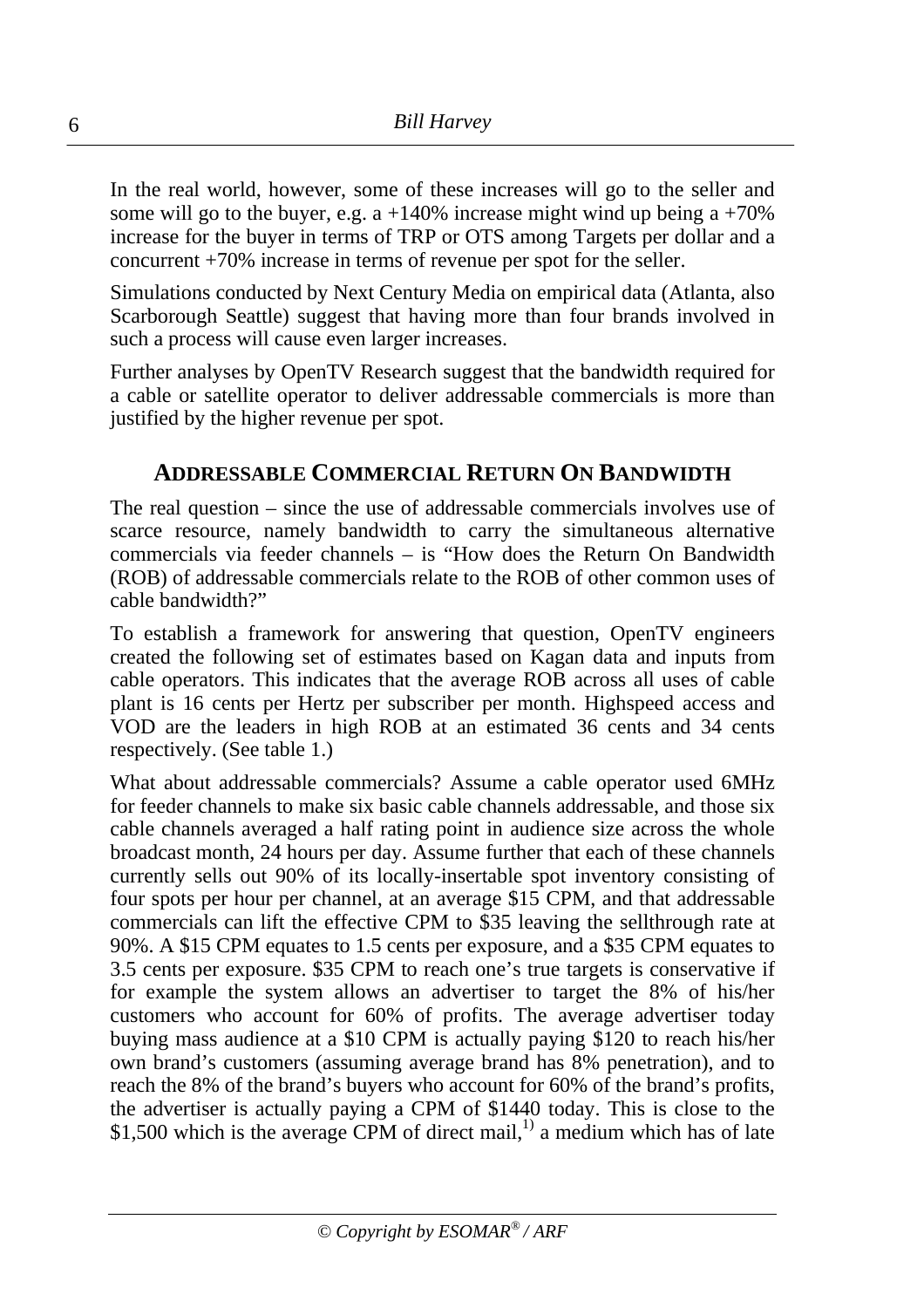been growing in advertising revenues faster than television as a result of advertiser interest in targeting.2)

| Use of bandwidth                                                                  | MHz | Revenue per<br>sub per month | <b>Note</b>    | Return per<br>hertz.<br>("Revehertz")<br>\$/hz/month |
|-----------------------------------------------------------------------------------|-----|------------------------------|----------------|------------------------------------------------------|
| <b>Basic</b>                                                                      | 432 | \$36.61                      | $\mathbf{1}$   | \$0.08                                               |
| Pay                                                                               | 36  | \$5.78                       |                | \$0.16                                               |
| <b>Digital Tier</b>                                                               | 120 | \$13.27                      | $\overline{2}$ | \$0.11                                               |
| <b>Highspeed Access</b>                                                           | 18  | \$6.40                       |                | \$0.36                                               |
| <b>Cable-To-Business</b>                                                          | 6   | \$1.17                       |                | \$0.20                                               |
| ITV, games, digital music, Nav<br><b>Guides, TV Internet Access,</b><br>ISP, etc. | 6   | \$0.01                       |                | \$0.00                                               |
| <b>Home Shopping Commissions</b>                                                  | 12  | \$0.34                       |                | \$0.03                                               |
| <b>Telephony</b>                                                                  | 12  | \$3.54                       |                | \$0.30                                               |
| Digital Cable VOD/SVOD                                                            | 30  | \$10.29                      | $\overline{2}$ | \$0.34                                               |
| <b>Nondigital cable PPV/NVOD/</b><br><b>Adult</b>                                 | 30  | \$1.92                       | 3              | \$0.06                                               |
| Satellite PPV/NVOD/Adult                                                          | 42  | \$6.72                       | $\overline{4}$ | \$0.16                                               |
| Average (Unweighted)                                                              |     |                              |                | \$0.16                                               |

**Table 1 ESTIMATED TYPICAL CABLE OPERATOR RETURN ON BANDWIDTH**

*1- \$32.85 subscriber fees + \$3.76 advertising*

*2- Of digital subs = 26.6 million*

*3- Of Nondigital cable subs = 43.9 million*

*4- Of Satellite subs = 20.4 million*

*All other stats are against total cable subs = 70.5 million*

*Sources: Kagan, Media Trends 2002, page 294; and Kagan, The State of Digital TV 2002, pages 149-151*

Assuming a lift only to \$35 CPM, the increment is two cents for each spot in inventory on those six channels (less 10% not sold). Six channels times four spots per hour times 24 hours times 30.5 days per month=17,568 spots, factored down 10%=15,811 spots. Only one in 200 of these spots is exposed in the average household (this is what "a half rating point" means, that exposure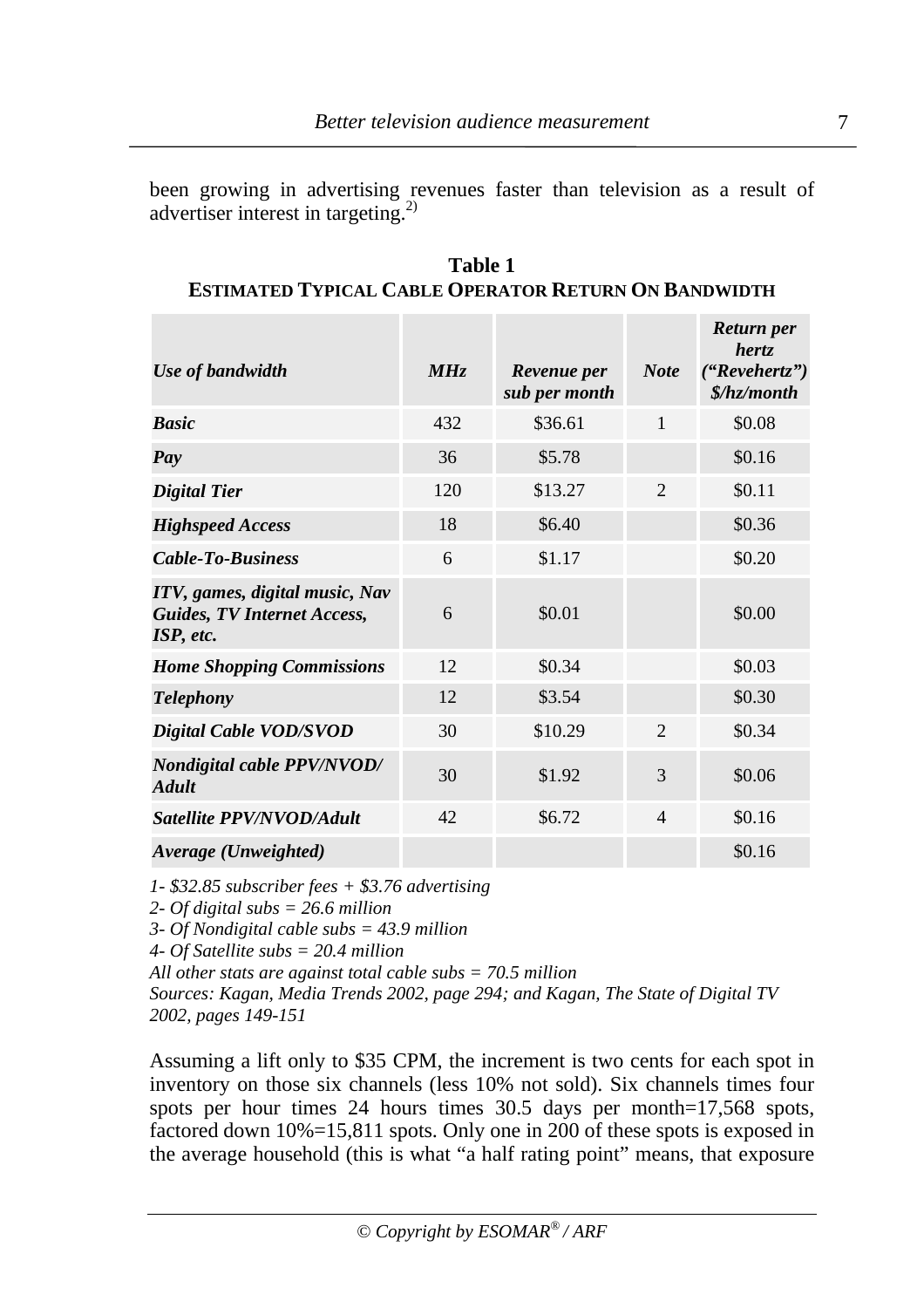is 0.5% or 1 in 200). Thus the average subscriber home gets 79 of these spots, and 2 cents for each of these=\$1.58. This took 6MHz of feeder channels to achieve, thus we divide by 6 to get ROB on a per-Hertz basis. That calculates to 26.352 cents as the addressable commercial predicted ROB on the same basis as in the table above, per sub, per Hz, per month. Not as good as Highspeed Access or VOD but 65% higher than the current average use of cable bandwidth ROB. We anticipate that the real ROB for addressable commercials will actually be far higher than this as a result of optimization, multiple advertisers per spot, more advertisers on the system making it more efficient, and better (household-level) buyer graphic targeting.

# **VALIDATION OF SET-TOP DATA AGAINST CONVENTIONAL METERS**

At WAM in 2002 we presented the following comparison of the Atlanta Homes Using Television or HUT pattern between set-top box data and local Nielsen data in July - September 2003.



**Figure 1 PROPER STB MEASUREMENT AGREES WITH METER**

At the time we made the observation that these curves would not have agreed closely at all had Next Century Media simply been a data processing company doing a straight tabulation of the clickstream logs coming out of the set-top boxes. In that case the apparent HUT curve would have been greatly inflated,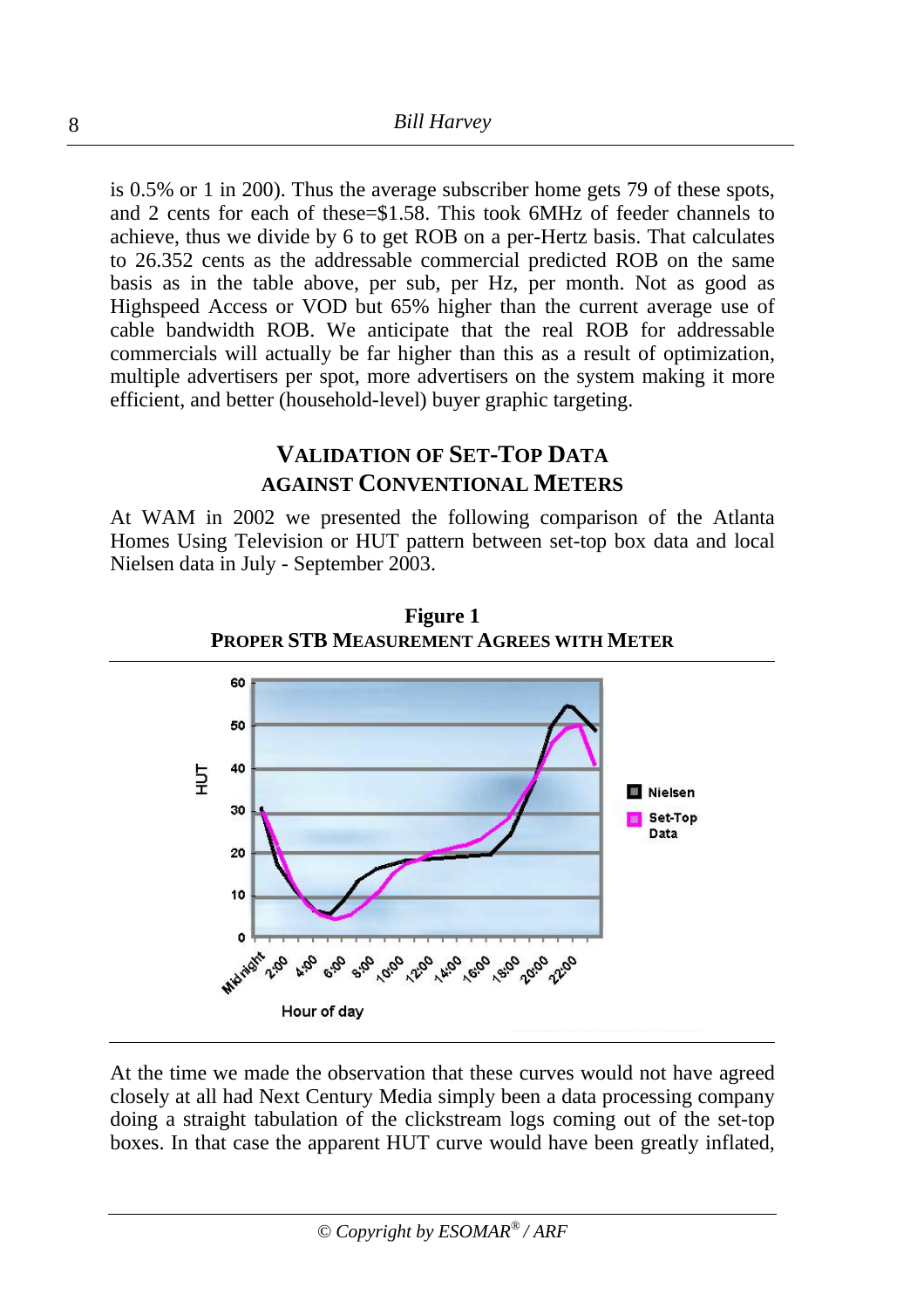since many people leave their set-top boxes on when their TVs are off, making it appear to the clickstream that the household is using TV all that time. We refer to this as the classic set-top box false positives problem.

In the Atlanta study, NCM used a simple editing rule to correct for these overages. That simple rule was mirrored in the small number of set-top box measurements that were attempted in the years that followed. The rule involved cutting off the apparent TV usage record after a given number of hours had passed without a click on the remote. In Atlanta this was four hours and in the cases since the range has been from three to five hours. The foregoing graph shows that the simplistic four-hour rule produced a HUT pattern quite close to that of Nielsen meters in the same market at the same time.

We might for a moment address the question of why we are seeking to validate set-top box data against Nielsen meter panels of much smaller sample size, and with much greater nonresponse bias (about which subject, see below). The practical reason is that Nielsen has become the established currency on which to base buyer-seller transactions in the U.S. and so if there were any large deviations from Nielsen it would be discomforting to the buyer and seller communities. It is conversely reassuring that there do not seem to be any large deviations.

Let us also pause to address the question of why we are only looking at HUT when we seek to make these comparisons with the established currency. It is because only the HUT pattern can be expected to be directly comparable, since the set-top box data will be coming from a subuniverse of digital set-top box (DSTB) homes with greater number of channel choices, as compared to U.S. Nielsen meter homes which are today comprised of digital set-top box homes at about a third of all homes, remaining cable homes with fewer channels at about half of all homes, and the rest noncable/nonsatellite homes with extremely limited channel choice.

If one wanted to use digital set-top box homes as a basis for making projections to all homes, therefore, it would be necessary to use fusion or another such algorithmic approach to adjust for the greater channel choice of DSTB homes.

Returning to the subject of false positives, in the OpenTV Research onemarket study it was decided to attempt a refinement of the simplistic editing rule established by NCM. This was suggested by leading media researchers such as Jonathan Sims, formerly of the Cabletelevision Advertising Bureau and today the VP of Research at Comcast, who pointed out that different homes have different viewing patterns and it should be possible to devise more complex rules which respected the differences among households.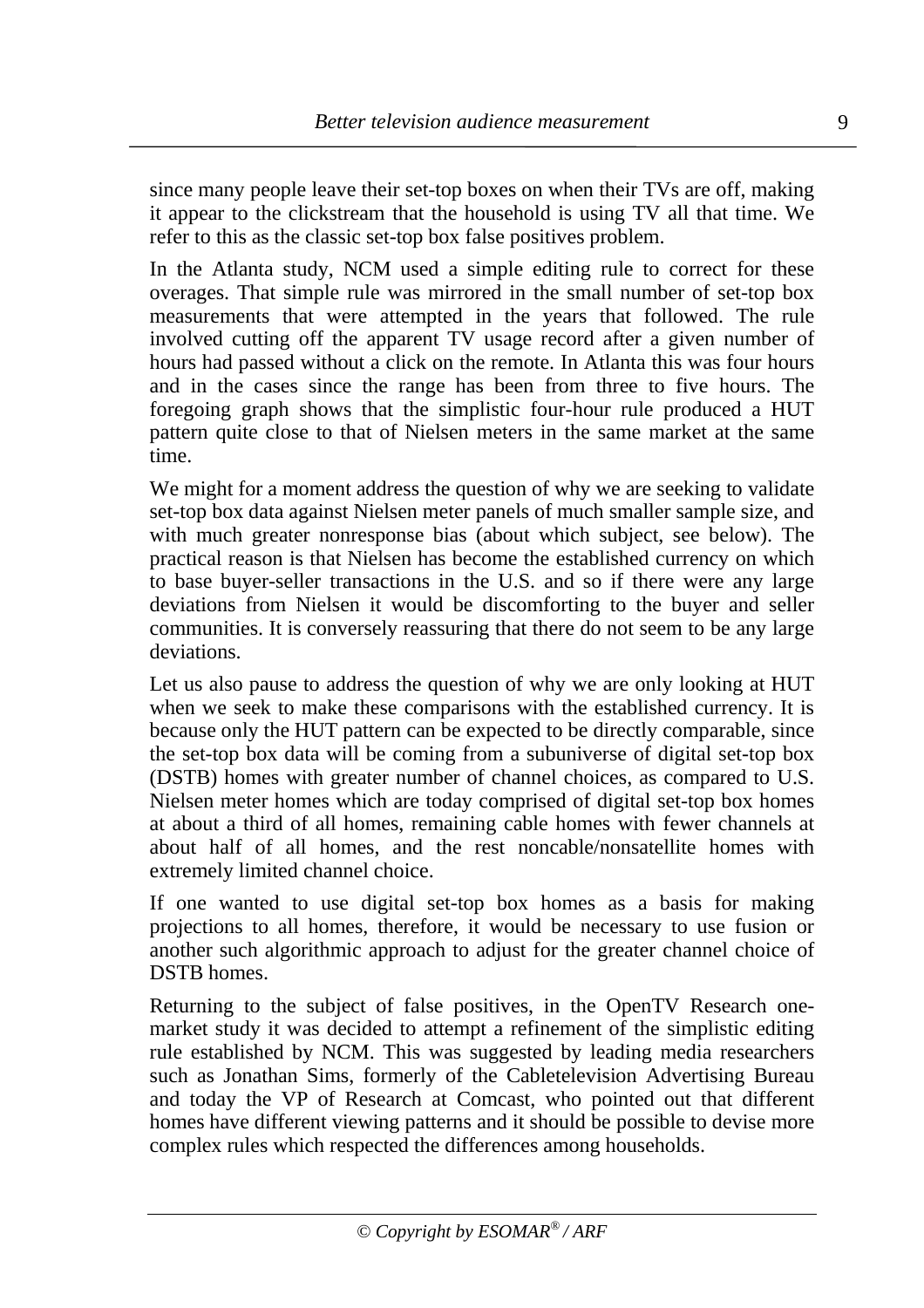The new rule developed by OpenTV Research therefore is sensitive not only to individual household tuning patterns but also to the ways that those patterns themselves differ within the same household at different times of day.

The performance of the new OpenTV Research methodology for the correction of the false positives effect in set-top box data is shown in figure 2 in comparison with the earlier rule and with no rule at all, all in comparison with the Nielsen pattern.



**Figure 2 OPEN RESEARCH STB DATA VALIDATED AGAINST NIELSEN**

As the figure shows, the new OpenTV Research rule is virtually identical to the Nielsen pattern, while the old rule pattern is further off, and the raw set-top box data pattern is quite far off. Therefore the new rule has been adopted for commercial use in processing set-top box data for commercial purposes until such time as an even better methodology might be devised.

#### **NONRESPONSE BIAS**

Much has been said so far about the value of set-top box data in terms of sample size as compared with conventional meter panels. Other advantages of set-top box data over conventional methods that have been cited this far also include the ability to measure addressable commercials, and the value of using affordable (because built-in) set-top box data to replace diary data in markets that have never been able to afford meter panels.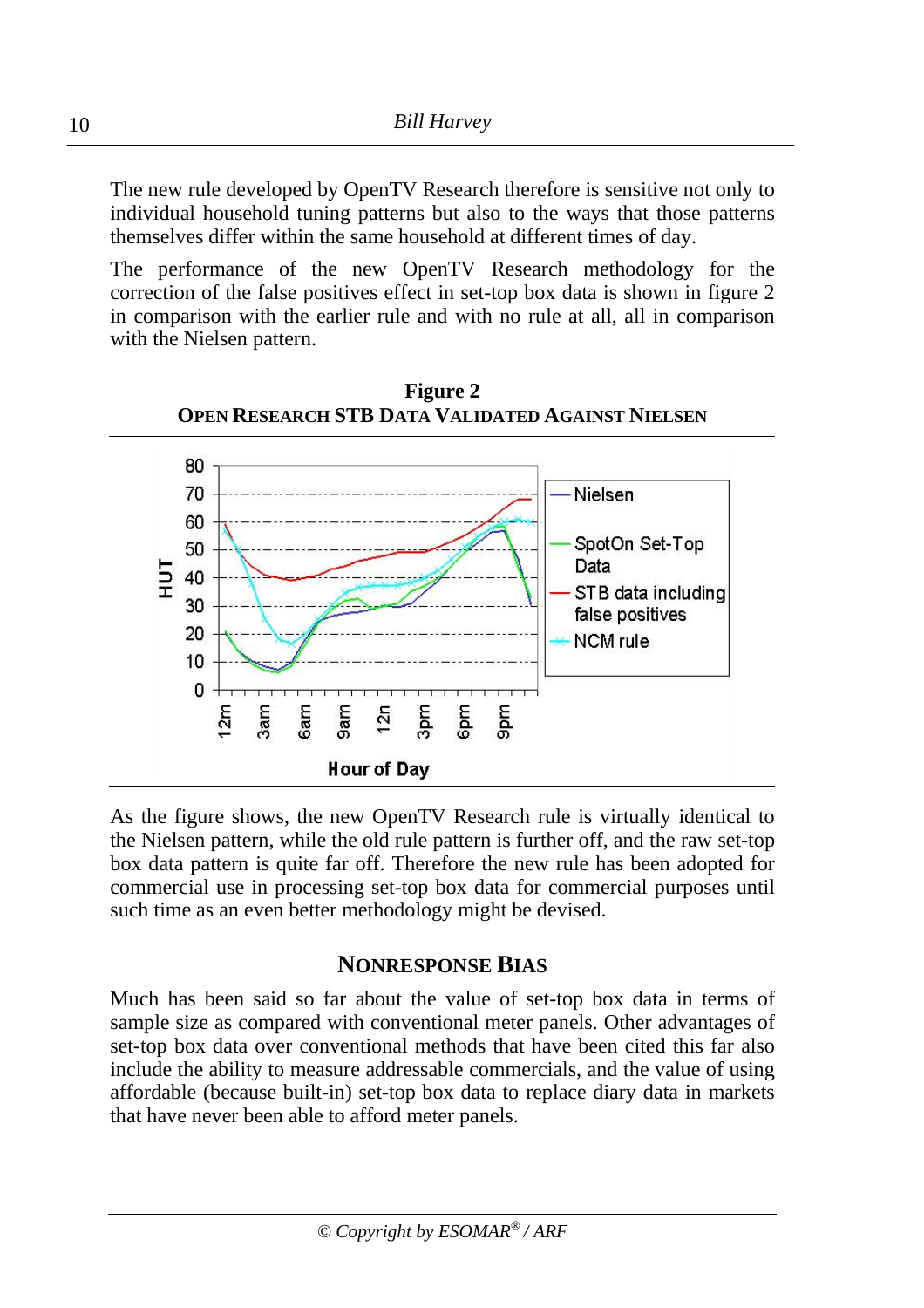Another advantage of set-top box data that has been mentioned in passing is that such data tend to involve far less nonresponse bias as compared with conventional meter and diary (and in fact all survey) methods.

Years ago before the use of telephone answering machines became commonplace, during an era when most households contained non-working housewives, and before the advent of telemarketing created an environment hostile to telephone interviewing for direct data gathering and/or recruitment of meter and/or diary panels, it was not unusual for media research surveys to achieve response rates in the 60% - 80% range. In fact, the telephone coincidental method, because of its unique ability at the time to validly assume that 99% of households not answering their telephones were currently unoccupied and therefore not watching television, regularly achieved response rates in the 90% - 95% range.

This era has long since passed. Today, as a result of all of these and other factors, no survey technique regularly achieves response rates much higher than 50%, which today is considered excellent, whereas in the 1960s that response rate was considered barely acceptable.

Today's Nielsen meter panels achieve something under 25% response, i.e. intab sample as a percent of original predesignated sample.

What this means is that the types of people whose behavior is supposed to represent 100% of the population, in fact is skewed to less than a quarter of the population, and this skew involves psychological differences that are likely to impinge upon the accuracy of the behaviors being measured in ways that can only be guessed at.

In 1968 the writer conducted a coincidental study in the New York market in which a final question was added that pretended to seek to recruit the household in a TV meter panel. The TV audience data were tabulated based on the full coincidental sample and also on the subsample who indicated a willingness to join such a meter panel. Then the two sets of coincidental results were compared to the New York Nielsen and Arbitron meter panels. These comparisons indicated a far greater agreement between the coincidental results obtained from the meter-agreers with the meter results, than between the total coincidental sample results and the meter results.<sup>3)</sup>

At the time the meter-agreers within the coincidental sample were about 75% of the total coincidental sample. Today they would be about 25% of the total coincidental sample. We would therefore expect that the 1968 study if repeated today would show far more dramatic results, with the total coincidental sample showing quite different patterns from today's Nielsen meter panels, yet the two sets of data coming into close alignment once the non-meter-agreer homes in the coincidental sample were thrown out.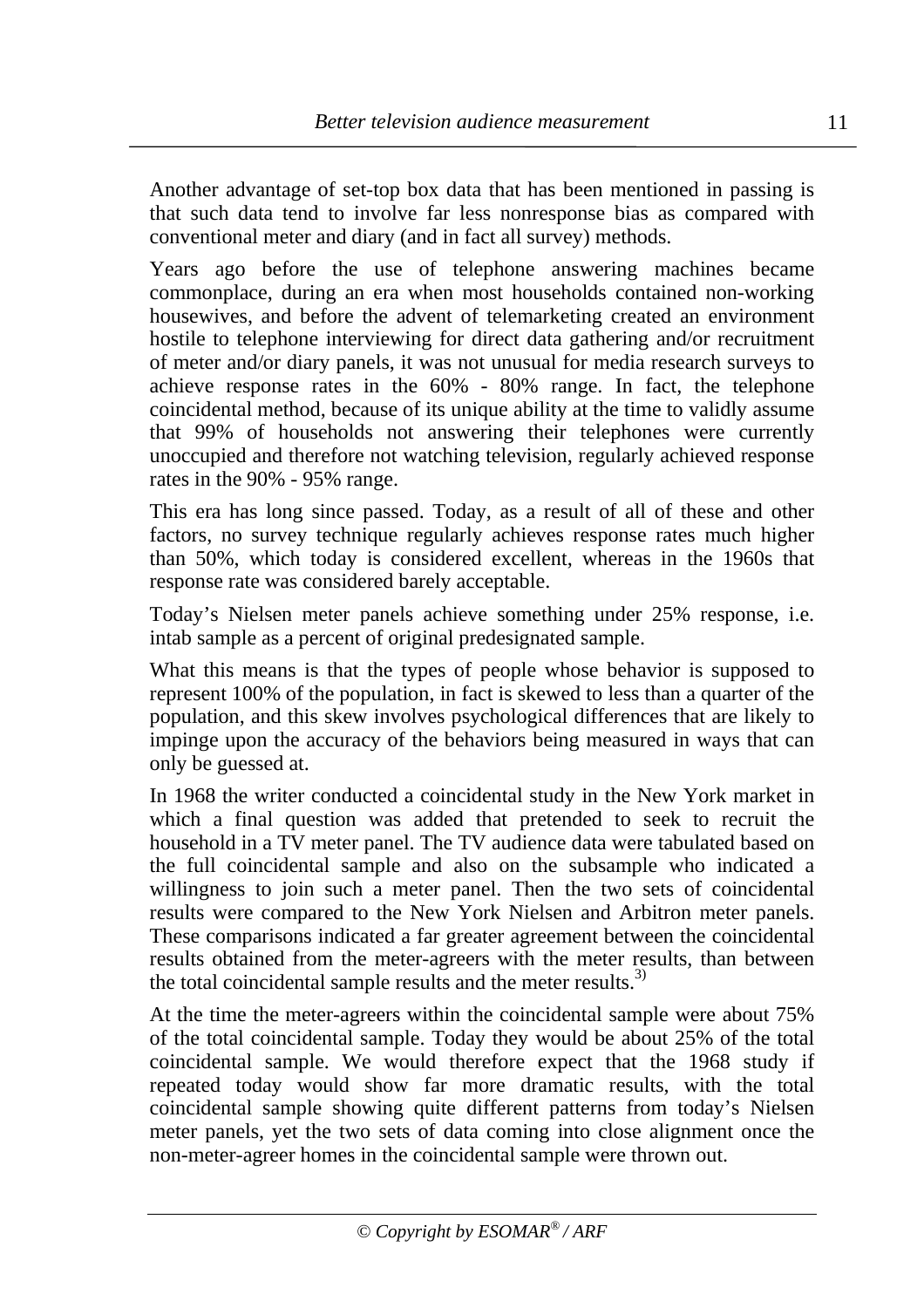What this means is that today's meter panels are less representative than they used to be of the total population, i.e. the bias on nonresponse has become egregious.

By comparison, in the one-market OpenTV Research study, a response rate of 97% was achieved, better than even the coincidentals of the early 1960s.

The way that such a high response rate was achieved was a) postcards were sent to cable subscribers indicating that set-top box data was about to be collected in an anonymous manner, and offering the option of opting out of such measurement; and b) only 3% of the subscribers opted out.

In the NCM Atlanta study an opt-in method was used and achieved 79% optin. Such a high opt-in rate was achieved by use of a well-designed psychological incentive, guarantee of anonymity, and by a specially-timed approach.

These two studies clearly demonstrate that the set-top box method can provide far more representative samples than conventional methods, along with the advantage of far larger sample sizes, along with the other advantages cited herein.

# **GEOGRAPHIC TARGETING VS. INDIVIDUAL HOUSEHOLD TARGETING**

In the United States, advertiser/agency interest in addressable commercials has been keen since the late 1990s. To take advantage of this, purveyors of systems for zone targeting have taken to using the term "addressable commercials" to apply to their systems, even though advertisers/agencies are really talking about the ability to target on an individual household basis.

In zone targeting, the same commercial is sent to all households within the same zone. For example, in Los Angeles, the average zone contains 35,000 cable households. When the present writer coined the term "addressable commercials" in the late 1970s it was defined to mean the targeting of individual households aggregated along demographic or buyergraphic lines, not geographic ones. Obviously there will be a degree of agreement between the two methods, and a degree of disagreement.

The zone method and the individual household method will tend to be in agreement to the extent that the adage "birds of a feather flock together" is true in reality of human beings. To the extent that neighborhoods contain diversity in terms of the characteristics that an advertiser might wish to target e.g. purchasers of disposable diapers, the zone method will not reproduce the results of individual household targeting.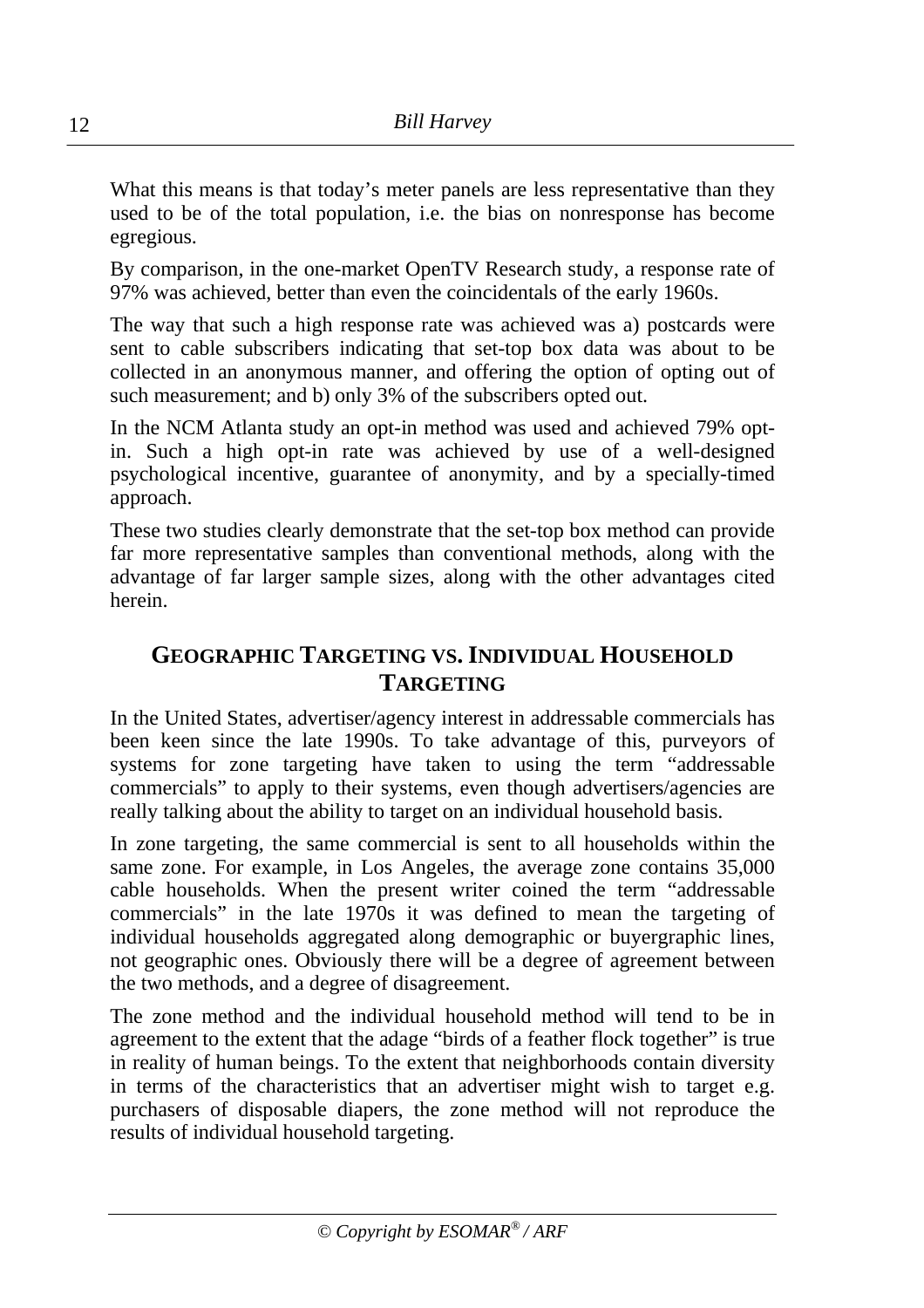The one-market study provided an opportunity to look at this question using actual empirical data. The original study design had involved the use of the Claritas PRIZM system for identifying target households. In this approach, all households in a given zip+4 (a geographic unit averaging about 50 households) were either all targeted or all not targeted by a given piece of creative.

Subsequently, individual household demographic and buyergraphic data were acquired from Experian and Acxiom, and matched on an individual household basis by the cable operator. This provided an opportunity to do two things: a) to compare how well the PRIZM geographic data predicted the individual household data based targets for each of the commercials specified by the advertiser/agency and b) to compare how well the media schedules developed based upon the PRIZM geographic data performed against the true individual household level targets.

Looking first at the question of how well the geographic data sorted the households into their proper classifications using the individual household data as the standard of truth, note from figure 3 that, for the average of the fourteen differently-targeted commercials of the four advertisers, the geographic data correctly predicted 4% of the sample to be true targets, and correctly identified 62% of the sample to be true non-targets. However, the geographic data misidentified 17% of the sample who were actually non-targets to be targets, and mis-identified 15% of the actual targets to be non-targets.



**Figure 3 ALL BRANDS TRUE AVERAGE VS. PRIZM PSEUDO AVERAGE**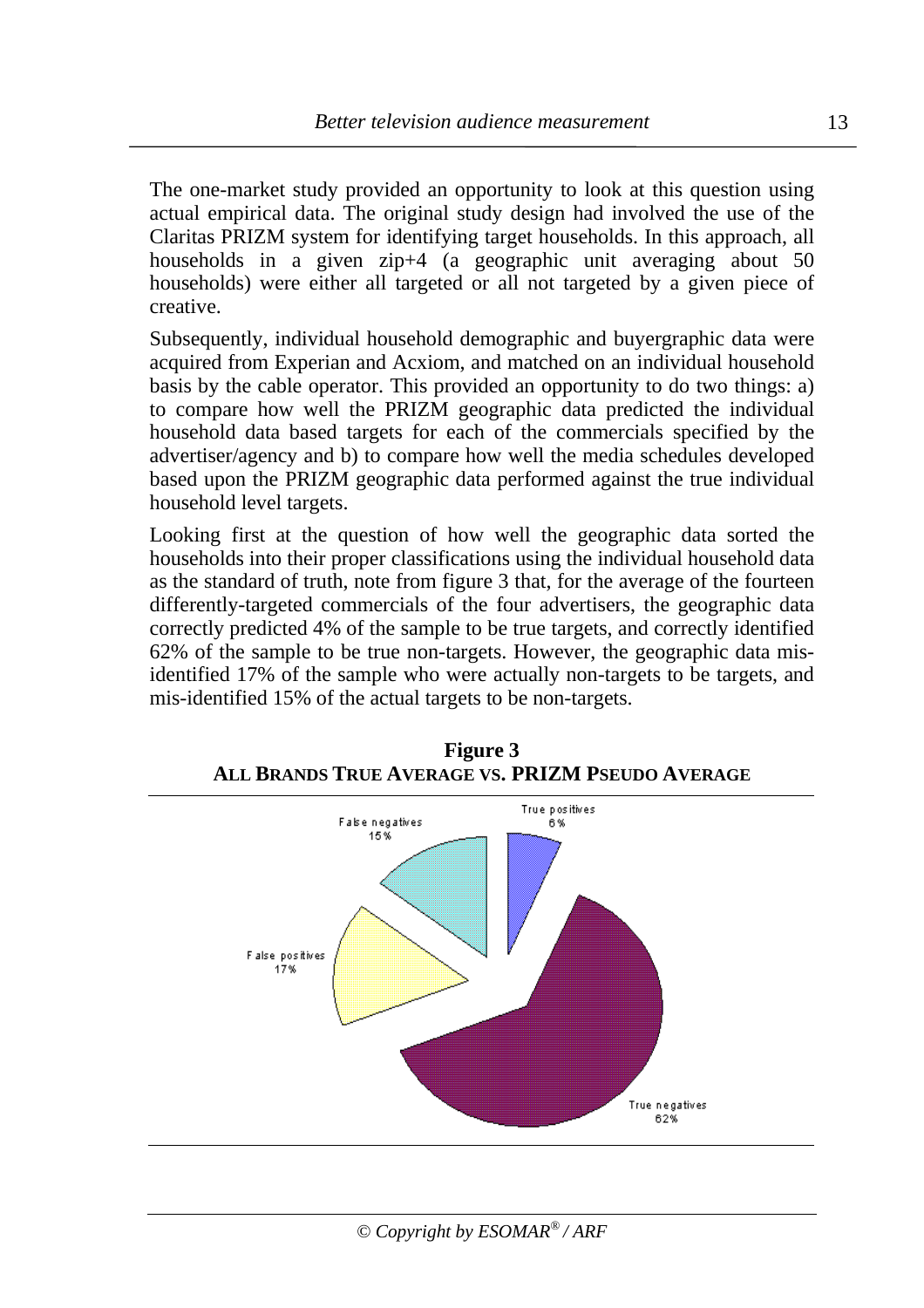

**Figure 4 AVERAGE REACH**

**Figure 5 AVERAGE CPM TARGETS**



**Figure 6 AVERAGE TRP**

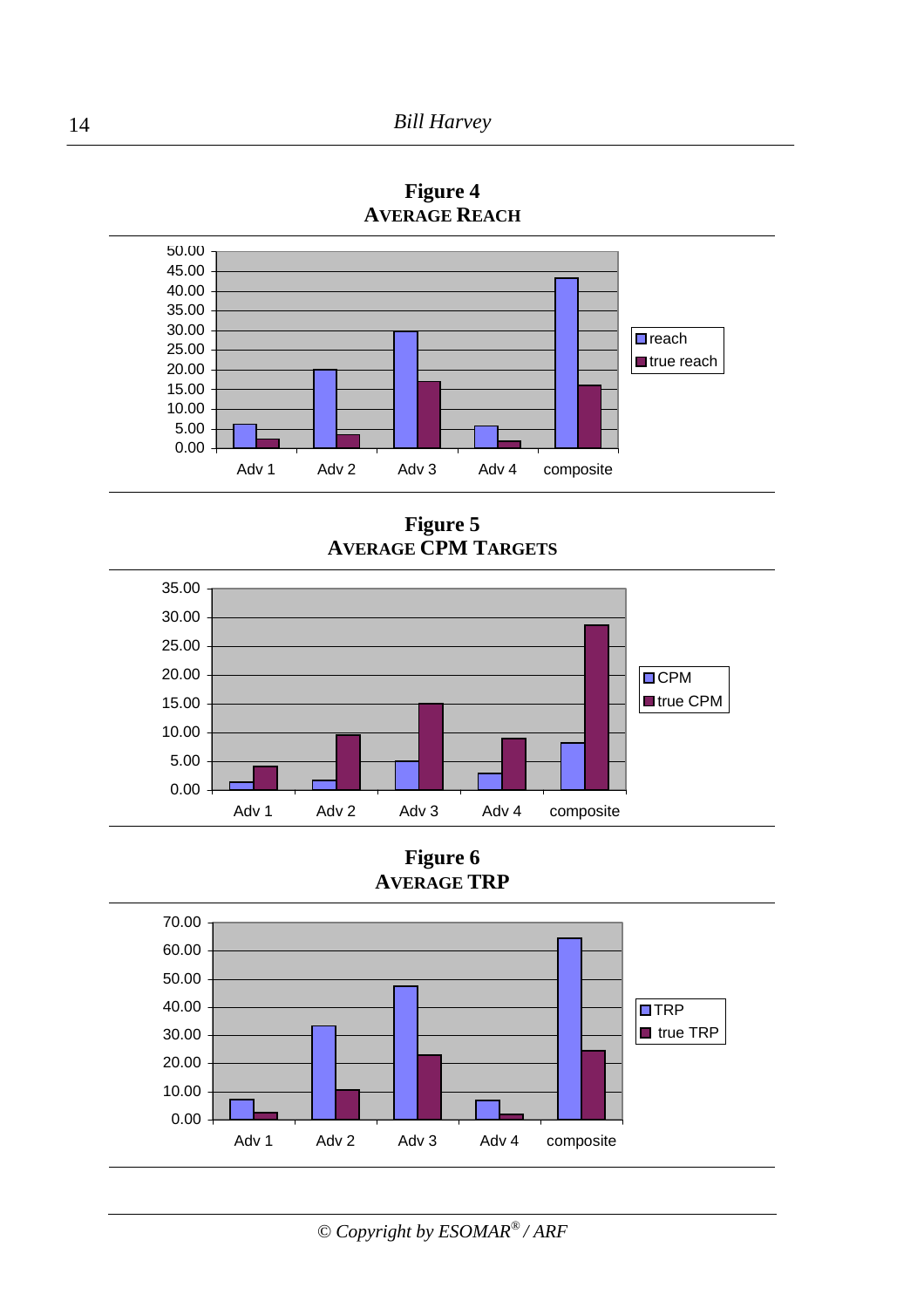Turning to the second question of how well did the media schedules developed based upon the geographic targeting scheme perform against true targets:

- 1. When these schedules were analyzed against the geographic data used to guide their development, it appeared that the composite of the four advertiser schedules had reached 43.2% of its targets. However, when analyzed against the true targets the composite only reached 16.0% of its targets.
- 2. TRP appeared to be 65 against geo targets but against the real targets the composite delivered only 24 real TRP.
- 3. The CPM against targets appeared to be \$8.21 based on the geo targets but against the real targets CPM averaged \$28.65. (These CPMs sound low to be CPMs against targets of any kind; that is the effect of using addressable commercials.)

One might easily conclude from these findings that geographic targeting is a poor substitute for individual household targeting. Many readers will have discovered this for themselves already.

Note that the geo targeting scheme tested in this work is based on very small pieces of geography i.e. zip+4 areas which average 50 households per unit. It is to be expected that in terms of predictivity of true targets, geo schemes using larger pieces of geography would perform even less well.

#### **COMMERCIAL AUDIENCE**

In many countries advertisers and agencies are used to making commercial placement decisions based on real measures of commercial audience. However in the U.S. we continue to be stuck in the mode of making commercial placement decisions based on program audiences and the assumption of *mutata mutandis* i.e. that if we had the commercial audience data it would not change the decisions that we make.

The question resolving from this situation is how differently do commercials maintain the program's level of audience in different program environments? Of course, this question's answer is likely to be different for different pieces of creative. For example, in our 2002 WAM paper we reported results from the Atlanta study indicating that commercials placed in program environments that had higher degrees of compatibility on a judgment basis with the commercial, tended to hold audience better.

As of this writing we have not yet launched into the kind of exhaustive content coding and analysis that would be required to cast real light on this important question. However, it might be relevant to share the kinds of analysis of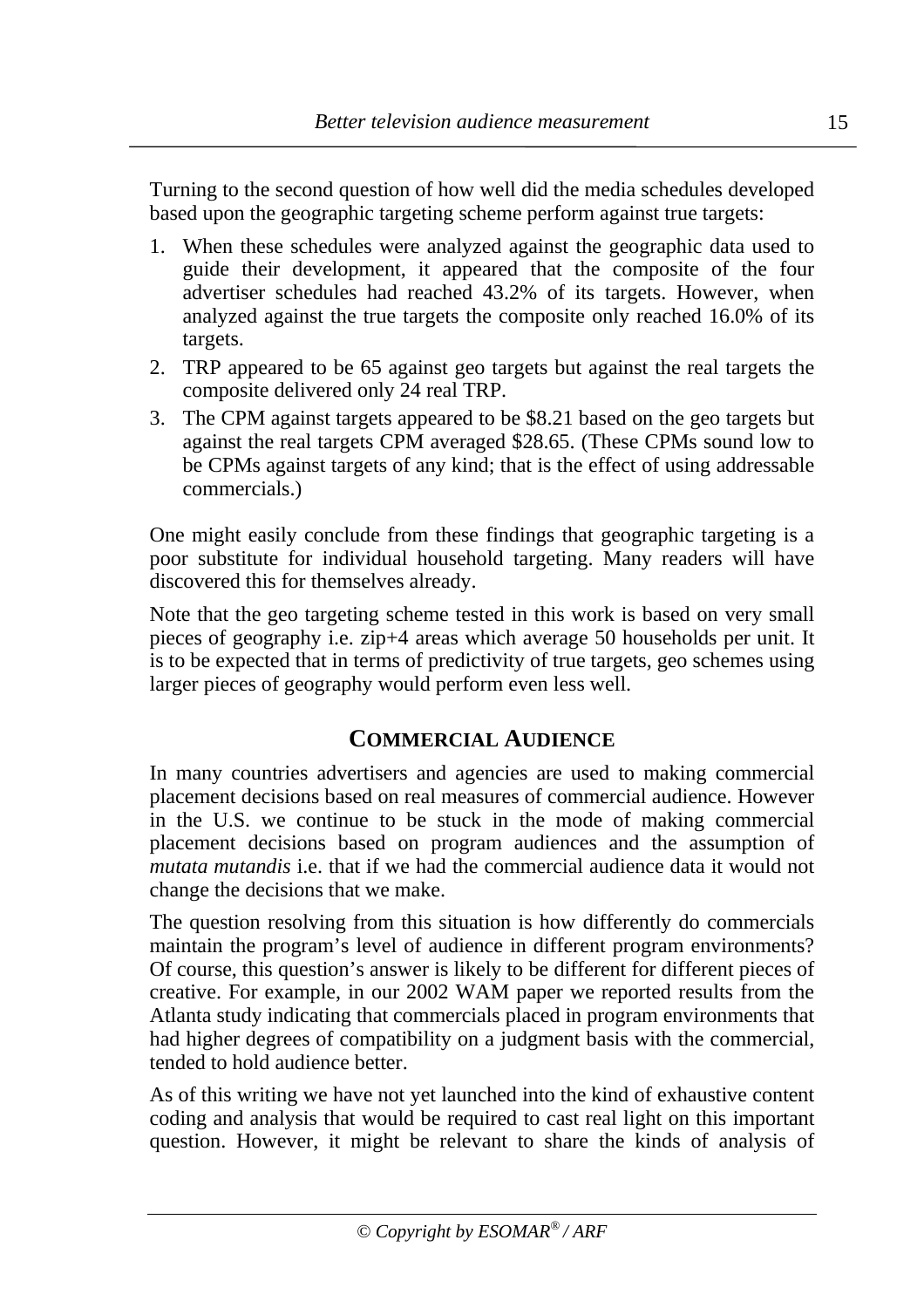commercial audience data that we collected in the one-market study, in order to give other researchers ideas as to the potential for set-top box data to help illuminate the domain of commercial audience.

For each of the 1500+ commercial positions measured for the test advertisers, the following, mostly new with this study, metrics were tabulated against total audience and target audience, and cross-analyzed by daypart, network, program, and so on:

- 1. Switchers-away %
- 2. Jump-ins % (set-top boxes tuning in after the commercial began)
- 3. Sound down % (cases where the sound was muted or lowered)
- 4. Average seconds of commercial exposure among switchers-away
- 5. Average seconds of commercial exposure among jump-ins

Figures 7 and 8 illustrate some of the high-level findings:



**Figure 7 PERFECT PLAY BY NETWORK**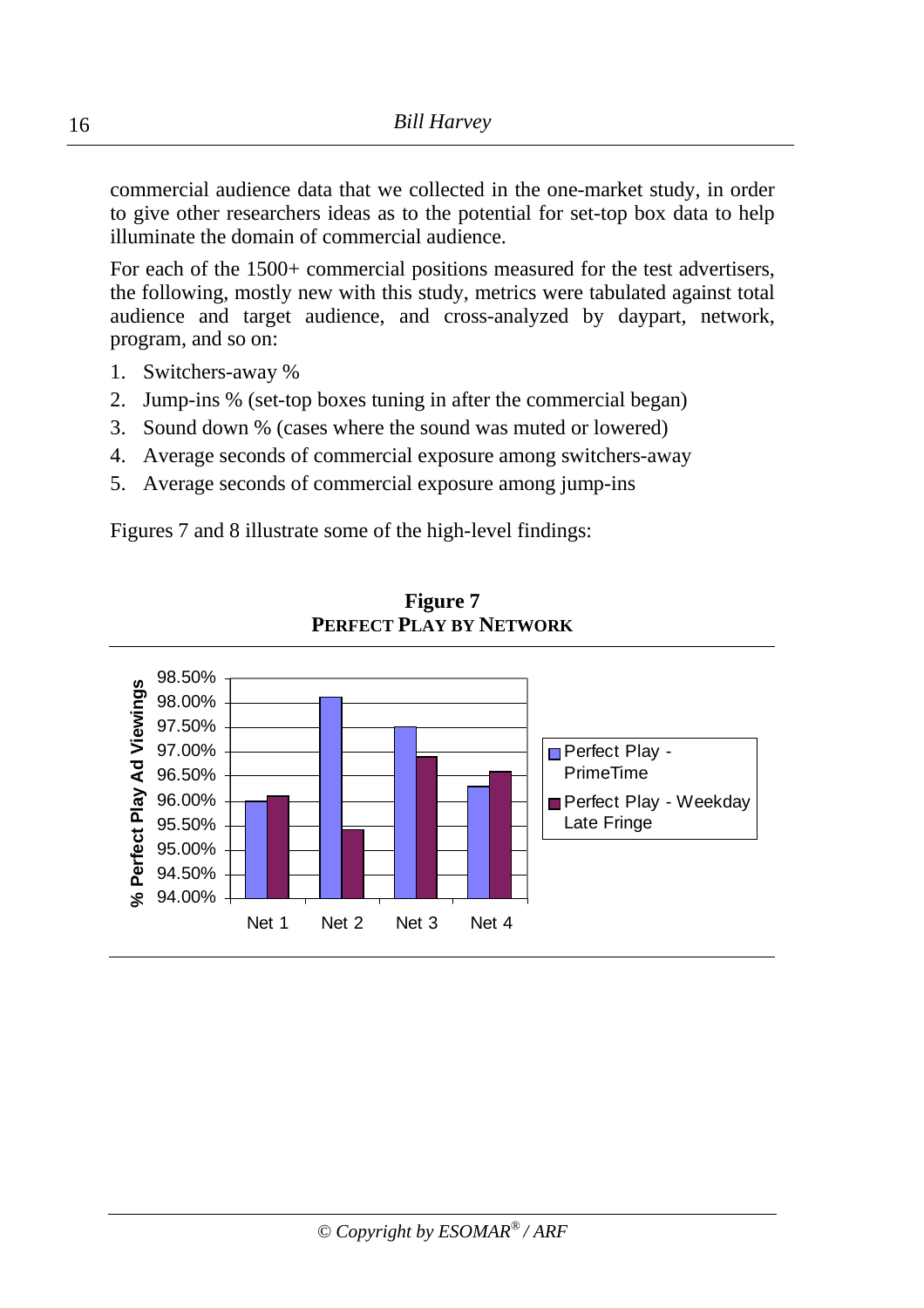

**Figure 8 SWITCHAWAY BY NETWORK**

# **THE NATIONAL U.S. STUDY**

As mentioned earlier, the second set-top box audience database we have begun to analyze for relevant learnings consists of the OpenTV ProSync (formerly Wink) database covering 2001, 2002, and 2003 in the U.S. Unlike the onemarket test which measured all channels all the time, the OpenTV ProSync measurements were taken only during programs and commercials that were interactively enhanced.

As of this writing, the interactive ads tested during this period have been assembled into a definitive database, while this process is not yet completed for the interactive programs. We will in this paper seek to report only a few examples of the data types collected as an illustration of the utility of set-top box based audience data. Because the ad database has been completed we shall quote overall statistics for the interactive ads rather than the interactive programs.

However, there is one statistic regarding interactive programs that has been recently compiled that is worth citing. In the three year period the total number of interactions with interactive television programs that were measured by OpenTV ProSync through set top box data collected via backpath were 612,691,774.

Over this three-year period, 65 advertisers tested 454 interactive TV commercials across 28 broadcast and cable networks. There were a total of 28,480 airings. In the 3,909,965 households where data were collected (these being homes with connected telephone or cable backpaths), a total of 392,659,102 household impressions were measured.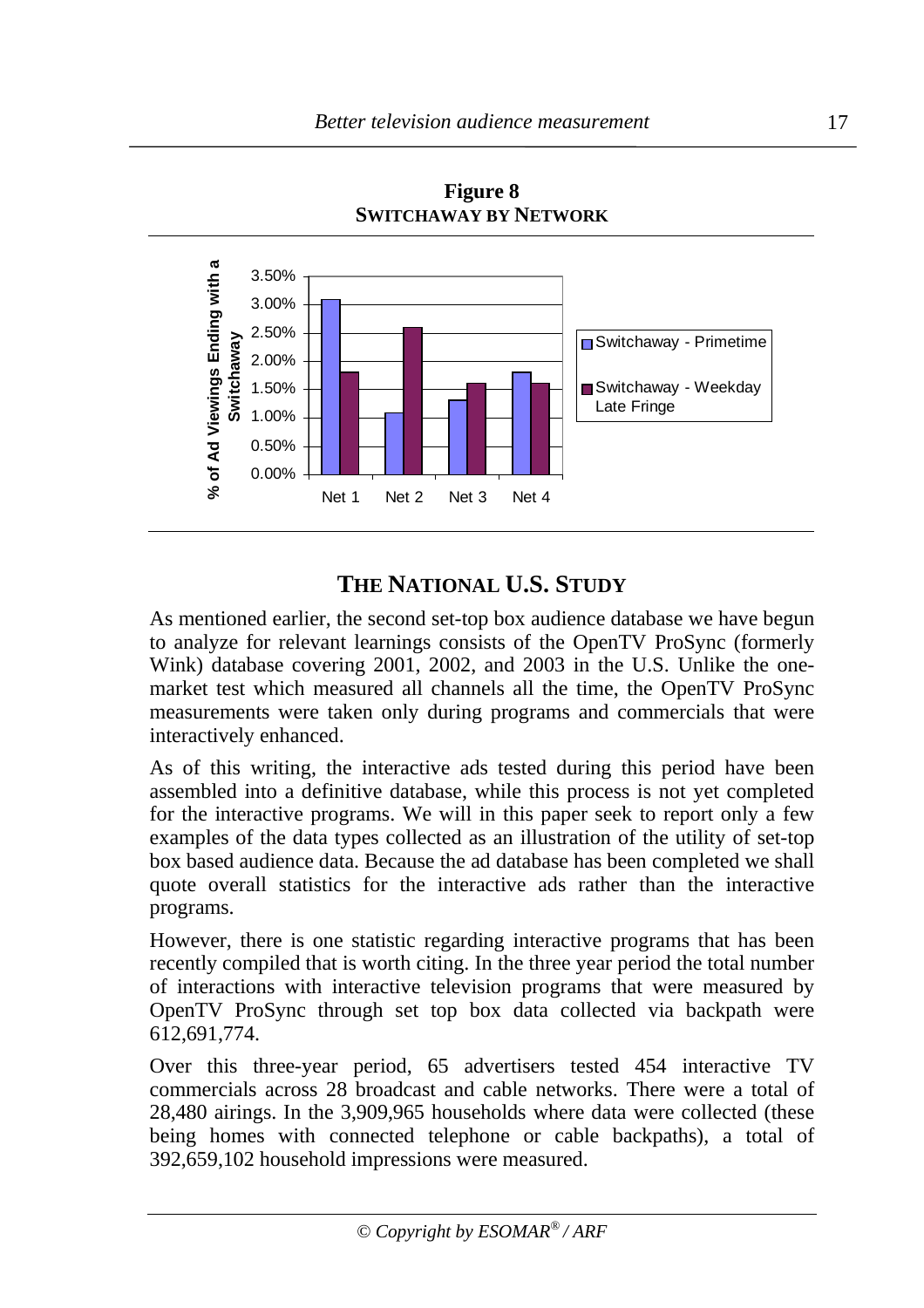Set-top data are also capable of measuring interactions including that special type of interaction where a viewer accepts an offer. In order to illustrate that we shall cite a couple of cases where we have been given permission to publish.

For example, last year we were invited to co-present at the DMA Annual Conference, with Ford and its agency J. Walter Thompson, the results of a Ford interactive television ad campaign that was more than just a test, it was a success in terms of actual sales.

What this case illustrates is that set-top box data can be valuable in tracking the number of homes that are exposed to a commercial, and if the commercial is interactive, how many of those interact with the commercial, and if there is an offer, how many homes interact to take the offer. Then, once the offer is fulfilled (in this case by mailing a brochure), the subsequent purchase behavior of the home can be tracked by the advertiser and related back to the cost of the spot. This can deliver ROI statistics that can be compared with direct mail, Internet, telemarketing, and other precisely trackable marketing methods. Without the set-top box data, of course, television would not be as precisely trackable as these other media; the advertiser would know how many people took the offer via an 800 number for example, but the number who had seen the offer would have to be imputed from sample-based conventional sources, and this has proved to be imprecise and unsatisfactory to many advertisers/agencies.

#### **Figure 8 ADVERTISER SUCCESS STORY – FORD EXPLORER**

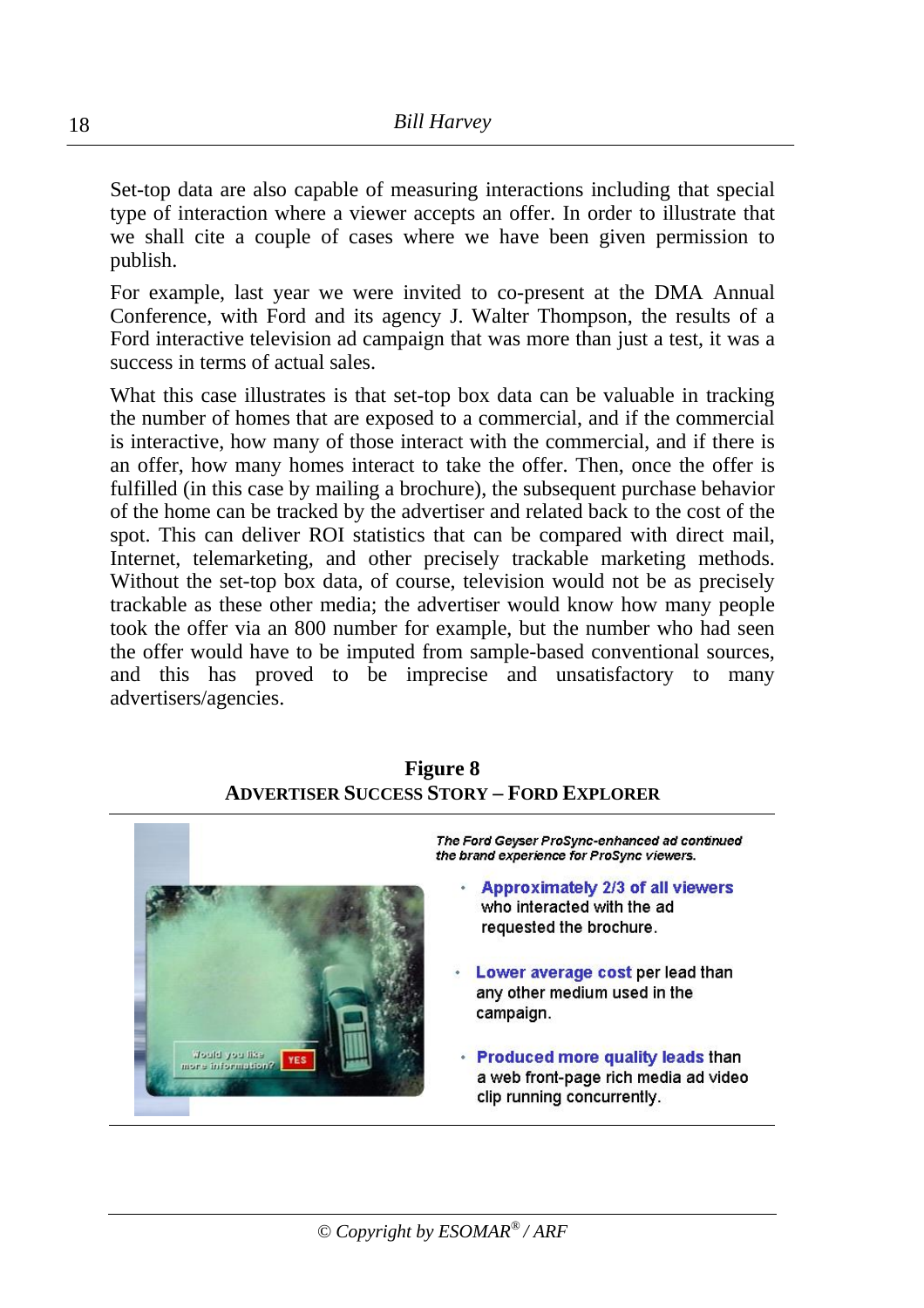Similarly, set-top box data can also be valuable in analyzing interactive programs.

Beyond these fairly obvious applications of set-top box data for interactive ads and programs, more subtle use of the set-top box data can also be made. For example, here is a case in which we were able to study the effect of interactivity upon how many seconds of a commercial were exposed in households that switched away from the commercial. What this showed was that the homes that had interacted with the commercial and then switched away were exposed to four times as much of the commercial as the homes that did not interact before they switched away. (See figure 9.)



**Figure 9 INTERACTIVE VIEWERS SWITCH AWAY LESS**

Here's a case where set-top box data tracked switchaway from an interactive program, and found that the homes interacting with the show had only a quarter of the switchaway rate of the homes who did not interact.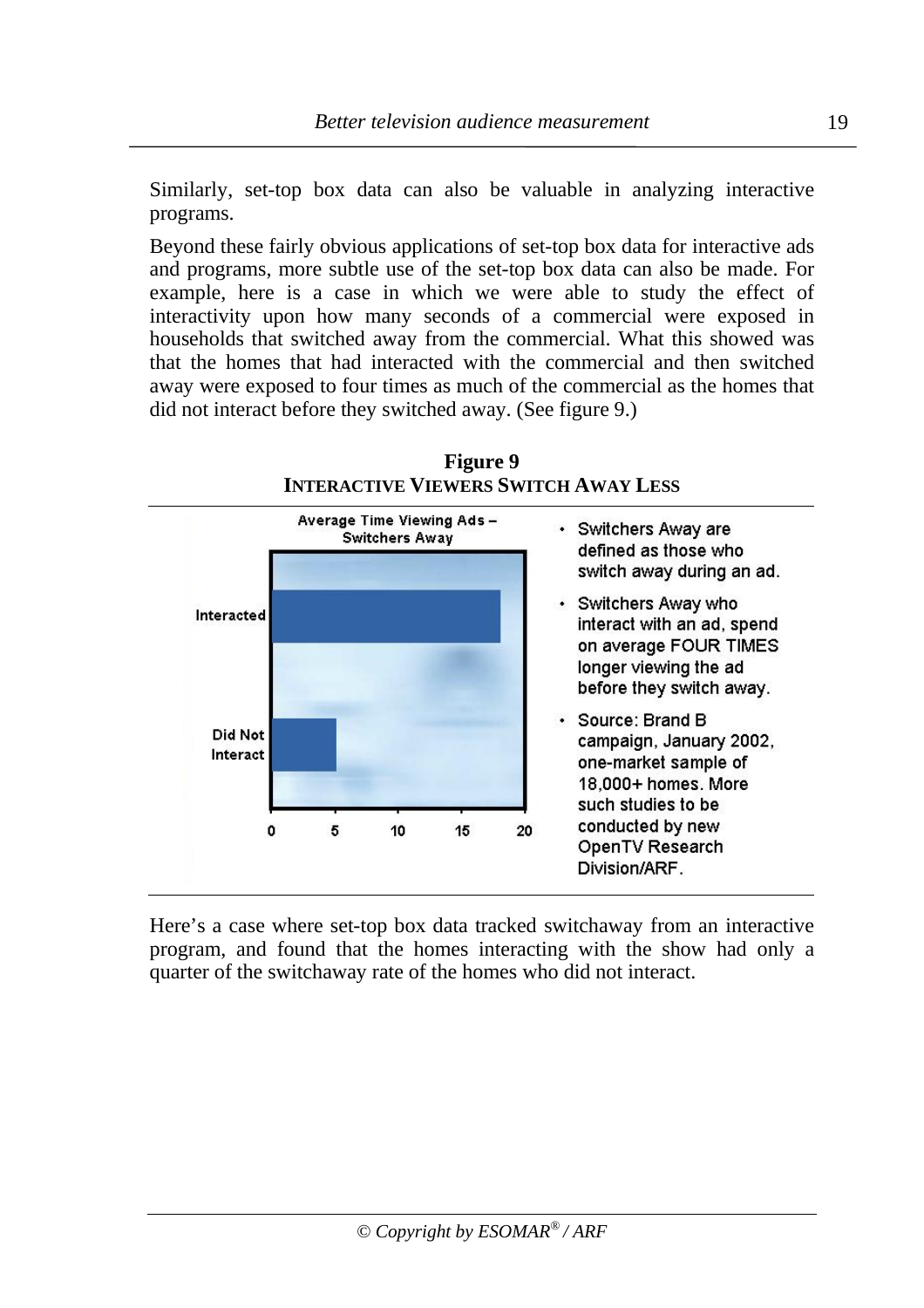

**Figure 10 INTERACTIVITY RAISES RATES**

*Interactive viewers are four times more likely to stay tuned. Source: Broadcast Network TV Health Special, 2003*

Set-top data can also be used to characterize households based on the way they use their remotes. In this case, homes were divided into tertiles based on how often they tended to interact with ads and programs. This showed that the heavier interactors tended to churn out of their cable subscription at lower rates than those who did not interact.

| <b>Figure 11</b>                   |
|------------------------------------|
| <b>INTERACTIVITY REDUCES CHURN</b> |

Subscribers using enhanced-broadcast and virtual channel interactive services were segmented by usage volume

Above-average interactors churned 13.2% less than belowaverage interactors in a Northeast cable system.

#### Sample size: 22,445 households study completed in June, 2002

Those are a few examples of the ways that set-top box data can be used. In the one-market study we showed that set-top box data, in addition to providing the familiar measurements derivable from meter panels, can also do some more difficult things, such as parsing out the commercial audiences to addressable